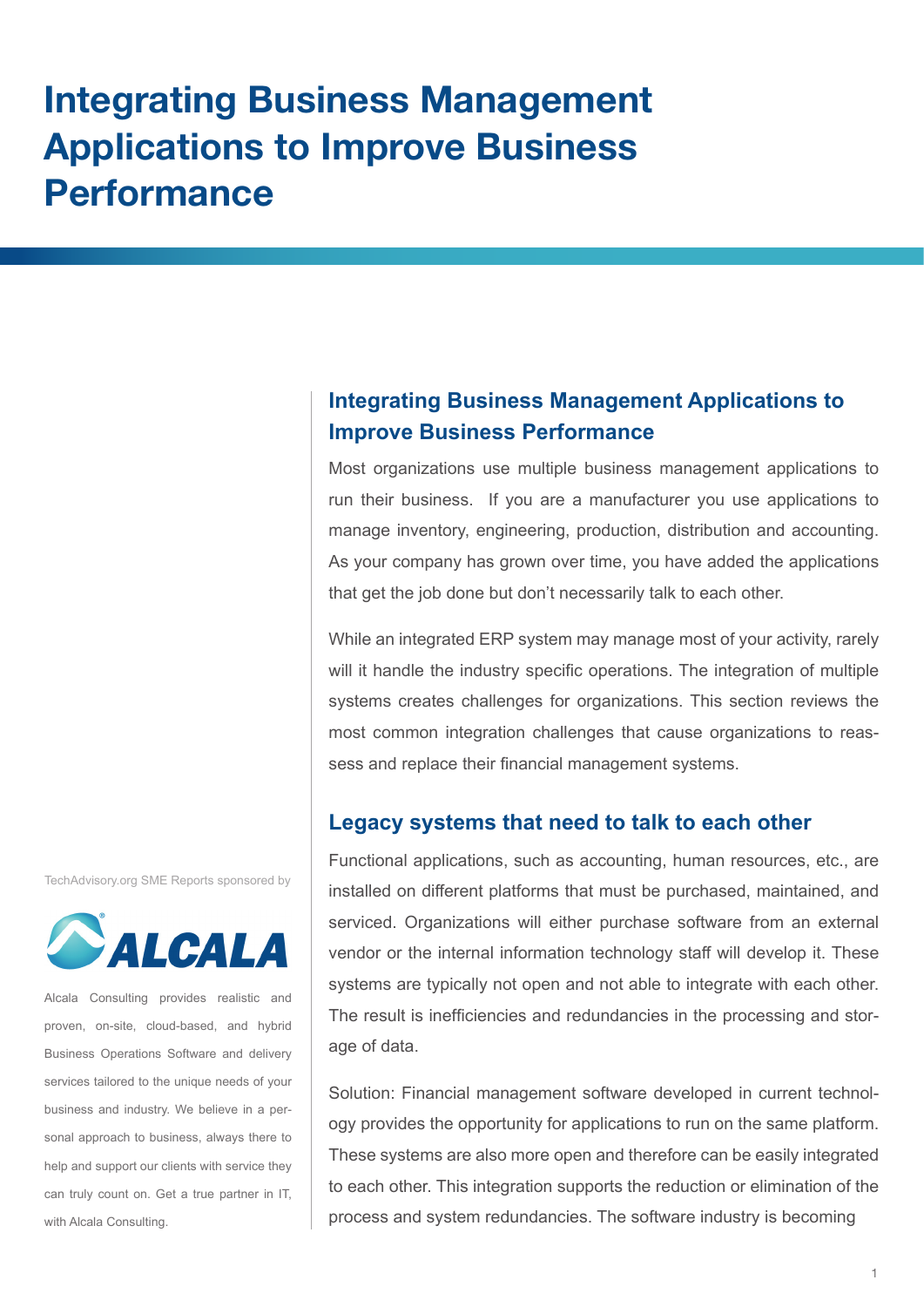more standardized in terms of technology and the platform its applications run on. In addition, vendors are providing the opportunity for their applications to run across multiple platforms so users can leverage, where possible, on existing technology investments.

#### **Rekeying data into multiple systems**

Users are required to enter data manually into multiple systems. The redundancy can be costly, time-consuming, and inefficient to all departments throughout the organization.

Solution: Financial management solutions now offer a broader footprint of modules that are tightly integrated. The software vendors understand the importance and perceived value by users of tightly integrated modules or applications. In addition, vendors offer toolsets that empower the users to enhance the integration between their primary financial modules and their more specialized applications required by the organization.

# **User create their own because the system does not address their needs**

Users are maintaining individual systems that create islands of redundant data. Due to the limited module offering or ability to integrate applications, users routinely create their own databases of information outside of the primary financial management system. This allows them to analyze the data and create the required reports of this information. The most common tools used by organizations to create these sidebar systems are spreadsheets and non-relational databases. The result is redundancy of data, duplicate data entry, a requirement to reconcile the data, as well as the increased possibility of incorrect or disparate information used to manage the organization.

Solution: Financial management vendors offer more complete solutions that minimize or eliminate the requirement for data to be stored outside of the primary systems. Vendors also offer a tighter integration with these desktop productivity tools so users can continue to utilize the tools where it makes sense. Data from the financial software suite can be easily exported into the tools, massaged and formatted to meet specific